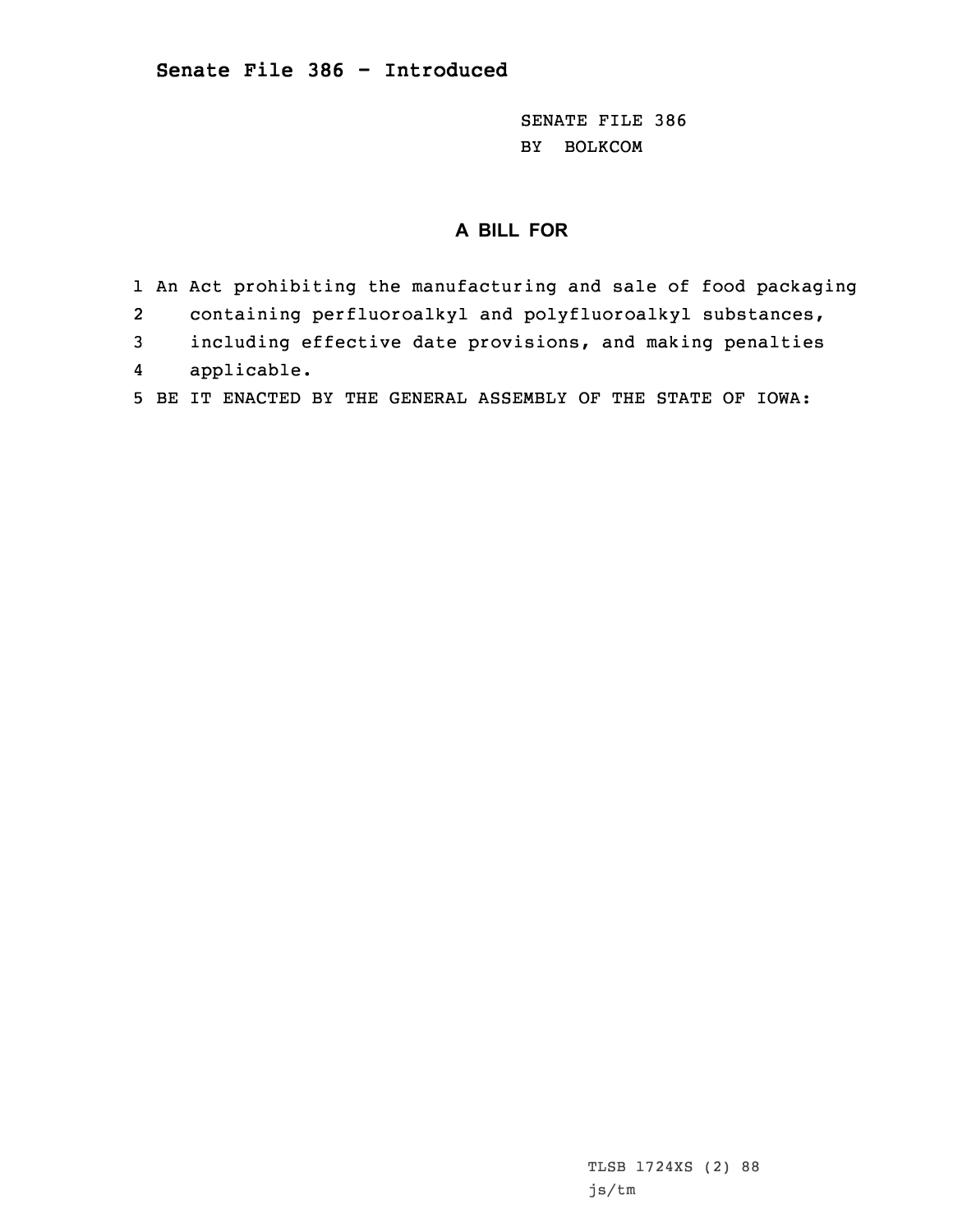1 Section 1. NEW SECTION. **455F.12 Food packaging ——** 2 **perfluoroalkyl or polyfluoroalkyl substances.**

3 1. As used in this section, unless the context otherwise 4 requires:

 *a. "Food packaging"* means <sup>a</sup> package, including <sup>a</sup> unit package, intermediate package, and <sup>a</sup> shipping container, or packaging component, including any interior or exterior blocking, bracing, cushioning, weatherproofing, exterior strapping, coatings, closures, inks, and labels, that is intended for the marketing, protection, or handling of <sup>a</sup> product intended for food contact or used to store food for 12 sale.

<sup>13</sup> *b. "Perfluoroalkyl substance"* or *"polyfluoroalkyl substance"* 14 means <sup>a</sup> class of fluorinated organic chemicals containing at 15 least one fully fluorinated carbon atom.

 2. Except as otherwise provided, <sup>a</sup> person shall not knowingly manufacture, sell, offer for sale, distribute for sale, or distribute for use in this state food packaging to which <sup>a</sup> perfluoroalkyl substance or <sup>a</sup> polyfluoroalkyl substance has been intentionally added in any amount.

21 3. The prohibition in subsection 2 does not apply to new food packaging that is sold, offered for sale, or distributed for promotional purposes in the state by <sup>a</sup> retailer or wholesaler on or after January 1, 2021, that was imported into the state or otherwise purchased or acquired by the retailer or wholesaler for sale or distribution in the state prior to January 1, 2021.

28 Sec. 2. EFFECTIVE DATE. This Act takes effect January 1, 29 2021.

## 30 EXPLANATION

31 **The inclusion of this explanation does not constitute agreement with** <sup>32</sup> **the explanation's substance by the members of the general assembly.**

33 This bill prohibits the sale of food packaging that contains 34 perfluoroalkyl or polyfluoroalkyl substances in the state of 35 Iowa. The bill makes an exception for new food packaging that

-1-

LSB 1724XS (2) 88 js/tm 1/2